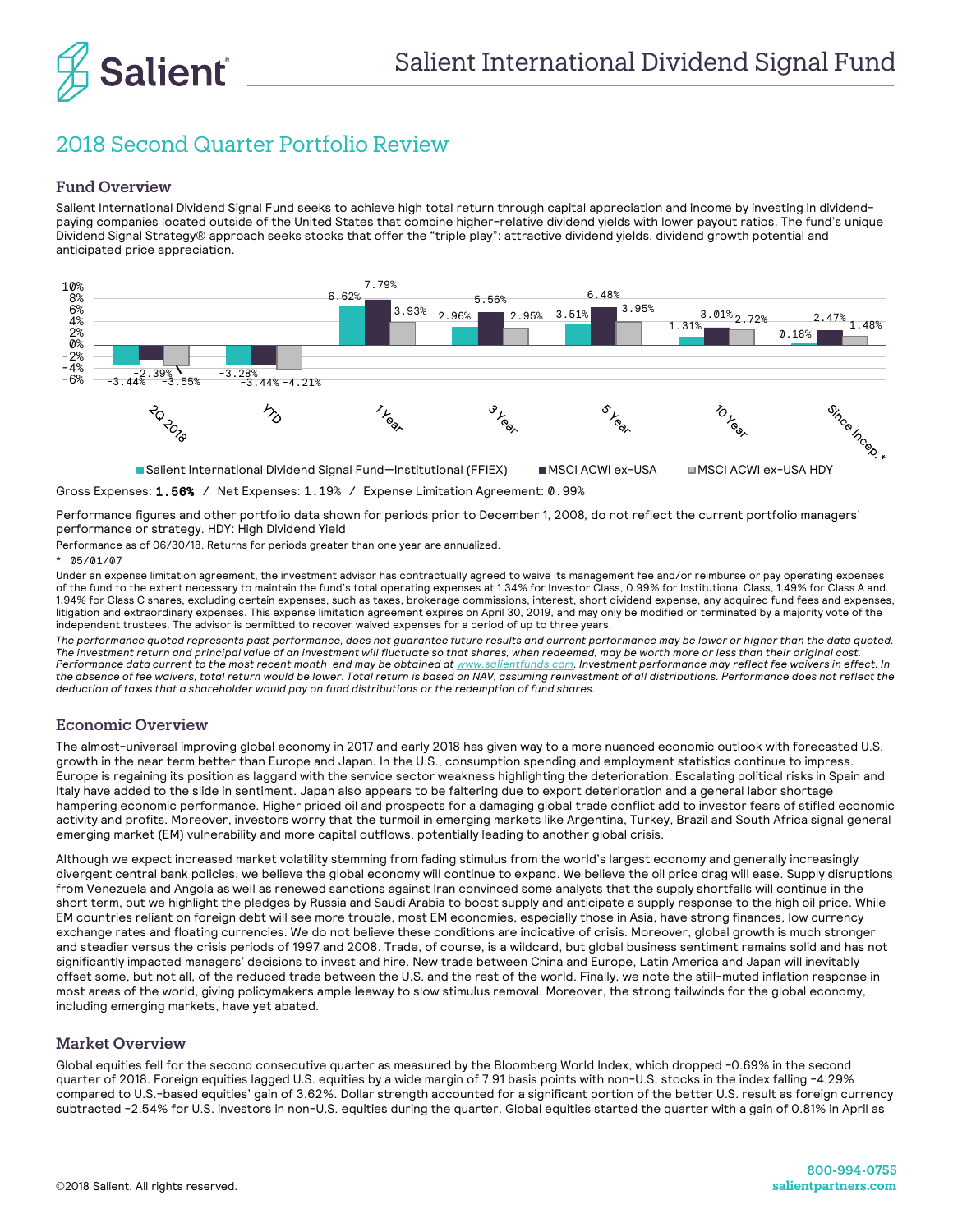

investors noted the generally resilient and positive business environment, especially in the U.S., where business sentiment continues to climb. The index then slid in May and June (-0.19% and -2.13%, respectively) on renewed trade concerns.

Some stocks have managed to recover from their February and March lows, while others have continued to languish. Value stocks, or companies trading at lower valuations per unit of earnings, continue to struggle, trailing growth stocks by -3.55 basis points for the quarter. Premiumpriced growth stocks include most companies in the information technology (IT) sector. This sector has been volatile in 2018 with sharp corrections in early February and late March, but each time has managed to recover, and even achieved a new high in mid-June. Year-to-date, IT shows the best performance of the 11 market sectors in the U.S. and Europe, but the sector has lagged for the quarter and year-to-date in other regions, including Asia Pacific and South America, with China suffering in particular. The country is thought by many to be at a large disadvantage on the technology front in a U.S./China trade war. Many China IT stocks dropped double digits in the second quarter, highlighted by telecom equipment maker ZTE's plunge, losing over 58% of its market value. Other premium-priced stocks in the more defensive industry groups like food retailing (0.92%), household products (2.09%) and healthcare services (7.66%) did particularly well. Investors favored these more expensive but less cyclical sectors, fearing the impacts of the global trade conflict on companies in sectors more sensitive to economic growth, such as financials (-6.37%), driven by the bank stock weakness, and industrials (-5.15%), hurt worst by capital goods producers. Somewhat surprisingly, given the concern about future global economy performance and the stronger greenback, energy stocks posted the best sector result for the quarter (8.64%). Oil prices, as measured by Brent Crude Oil, climbed steadily, finishing near \$80 per barrel

As we have highlighted in previous commentaries, the generally euphoric investor sentiment of 2017 and early 2018 has passed. This general shift comes as no surprise, but the nature of the adjustment certainly has some unique wrinkles, including energy sector leadership for the quarter and more IT valuation expansion in the U.S. and Europe. Continuing the theme over the past few years, higher dividend yielding shares trailed lower dividend yielders. Stocks with dividend yields below median (1.95%) returned 0.15% for the quarter compared to above-average yielding stocks, which returned -2.11%.

Although certainly not true to date in 2018, we continue to believe better returns over the next few years will generally not come from the companies enjoying the greatest current price momentum. In our view, these companies are mostly where investors have excessive growth expectations. Rather, we believe better ultimate performance will come from companies exhibiting higher earnings yields, greater free cash generation and better profitability—companies willing and able to distribute cash dividends to investors.

In this regard, we view our role not as being buyers and sellers of stock, but rather long-term owners of well-run, reasonably priced companies. We note our performance record relative to the comparative indices over the business cycle or from recession to recession.

# Portfolio Overview

With the pending closure and liquidation of the Salient International Dividend Signal Fund on or around August 13, 2018, we want to provide a final review and accounting of the fund. The Equity Team at Salient started managing this fund during the Global Financial Crisis, with January 2009 as the first full month of management. We stated at the time that the fund would be unique among International Equity strategies in a couple of aspects. First, we planned to deliver a higher dividend yield with higher-than-average distributions by investing only in dividend payers and pursuing a dividend roll (harvesting) strategy. This goal has helped the fund earn and distribute dividends at more than a 6% annualized distribution rate since we began managing the fund. According to Bloomberg data, excluding capital gain distributions, the fund provided a 7.34% dividend income yield over the trailing five years, which compares favorably to the other International Equity funds in their universe as of quarter end. Second, we stated our belief that we have a better approach to equity income investing by focusing on growth stories with lower earnings volatility and an emphasis of not overreaching for dividend yield. For the period December 31, 2008, through June 30, 2018, the fund's annualized return of 8.12% (Institutional Share Class) compared to the fund's style benchmark, the MSCI ACWI ex-USA High Dividend Yield Index, result of 7.92%. The fund's asset class benchmark, the MSCI ACWI ex-USA Index, returned 8.23%. It has been an honor and privilege to serve as your fund manager and we wish you the very best with your future investments.